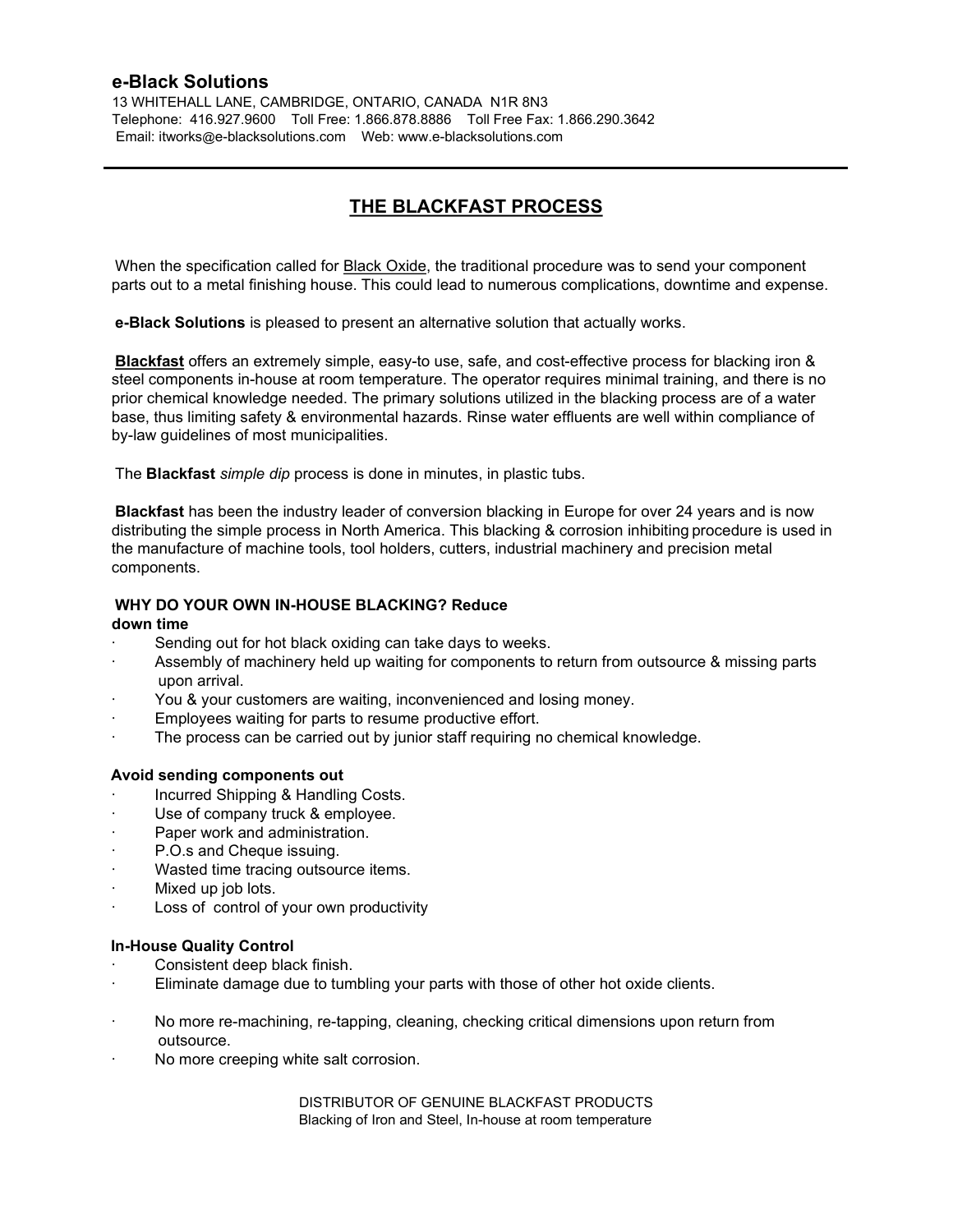13 WHITEHALL LANE, CAMBRIDGE, ONTARIO, CANADA N1R 8N3 Telephone: 416.927.9600 Toll Free: 1.866.878.8886 Toll Free Fax: 1.866.290.3642 Email: itworks@e-blacksolutions.com Web: www.e-blacksolutions.com

- Blackfasted parts assemble easily with no thread binding or bolt snapping.
- Excellent anti-galling properties.
- · In-house operations contribute to ISO compliance & certification.

### **Minimum Charges for Out Source Hot Black Oxiding**

- Cost from  $$75$  to  $$150$  per order.
- Blackfast total chemical cost is <15 cents per square foot of surface area. ·

Calculate the surface area of your typical parts and compare.

### **Blackfast will blacken:**

Any ferrous metal; carbon steel; mild steel; tool steel; high speed steel; steel hardened to 60 Rockwell; steels with less than 12% nickel or chrome content; surface hardened items; cast iron; ductile iron; forged steel.

### **Blackfast will not blacken:**

Stainless steel; rust resistant metals; brass; metals > 12% nickel / chrome; metals harder than 60 Rockwell; metals with any trace of oil or rust inhibitors; or red rusted metals.

### **NO DIMENSIONAL CHANGE**

The converted black surface is between 1.5 and 3 microns in thickness.

The degree of thickness is proportionate to the degree of microscopic variance in the machined surface prior to blacking. The surface conversion actually corrects some microscopic imperfections in the component. There is no change to the hardness of the material. The chemical description of the process is "An Inert Copper Selenoid Phosphate".

#### **CORROSION RESISTANCE**

The **Blackfast** process provides corrosion protection that surpasses that of the traditional hot black oxide method. The corrosion protection is afforded due to the holding ability of the microcrystalline converted surface. The bound microcrystalline black surface adheres applied corrosion inhibitors to the surface for a longer period of time. The effect is a long lasting humidity barrier which hampers oxidation.

Recent testing resulted in no corrosion after **244 hours of humidity cabinet** exposure & significant corrosion only after **48 hours of salt spray**, using our standard 833C dewatering oil. Heavier inhibitors are available offering further protection. (Traditional Hot black oxide test results typically range from 48 to 120 hours humidity cabinet only.)

### **How does BLACKFAST differ from the other room temperature blacking (Gun Bluing) products on the market?**

**Blackfast** will provide consistent true black results. The **Blackfast** process is scientifically engineered to give optimum results without having to rely on the skill of the person performing the process. It is not the same old "Bucket in the corner" product and result that people relate to cold blacking. The **Blackfast**

system offers limited environmental concern and the chemicals are much milder than those of conventional chemical black products. "Competitive" products are highly corrosive and bear the corrosive

> DISTRIBUTOR OF GENUINE BLACKFAST PRODUCTS Blacking of Iron and Steel, In-house at room temperature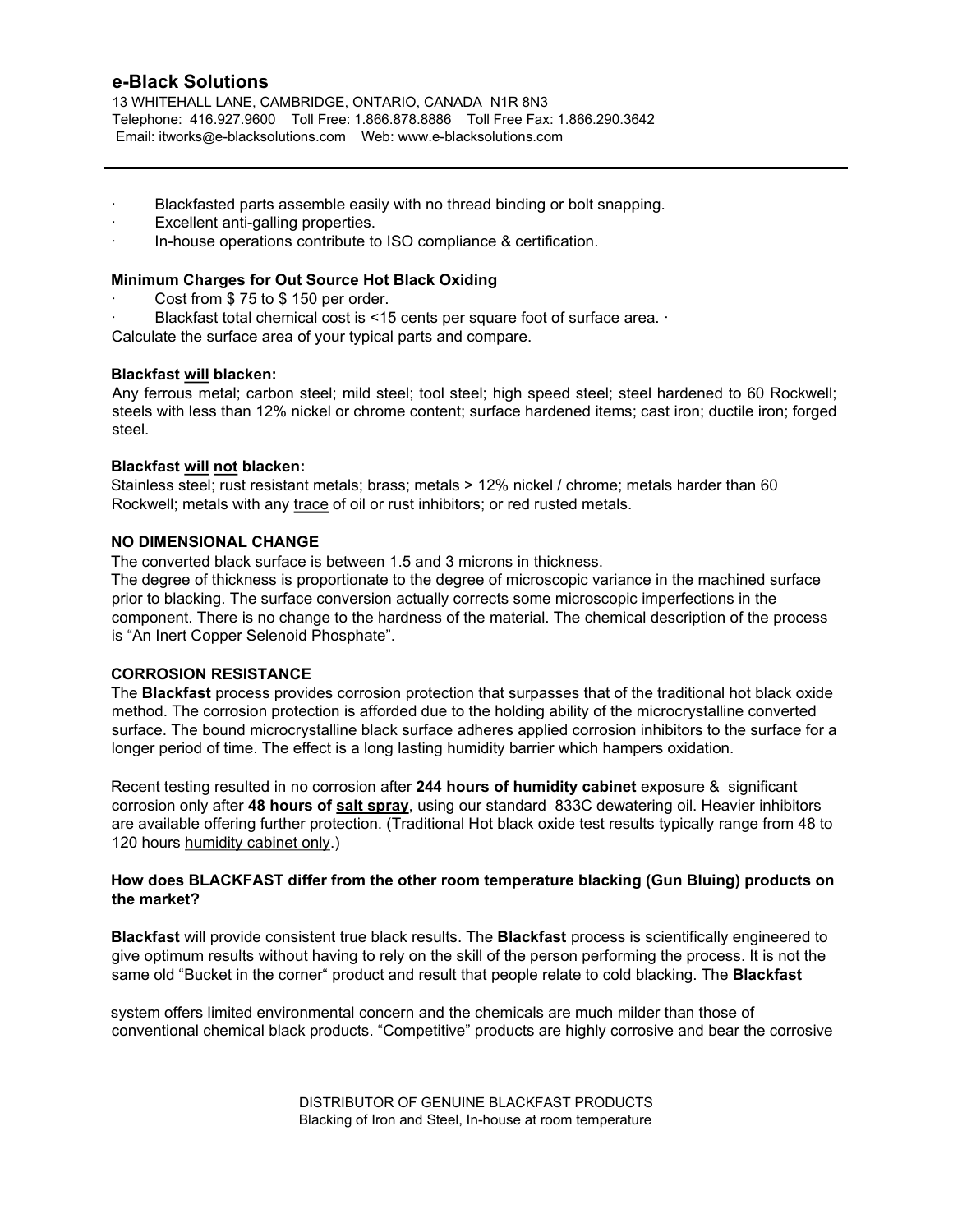13 WHITEHALL LANE, CAMBRIDGE, ONTARIO, CANADA N1R 8N3 Telephone: 416.927.9600 Toll Free: 1.866.878.8886 Toll Free Fax: 1.866.290.3642 Email: itworks@e-blacksolutions.com Web: www.e-blacksolutions.com

label. **Blackfast** blacks in seconds as opposed to 2 – 4 minutes. Blackfast baths are near neutral ph and are more stable and easier to control.

### **THE BLACKFAST PROCESS**

There are 4 main steps to the Blackfast process with a rinse between each of:

| Clean           | $5 - 20$ minutes  | Dilutes 1 to 1 part Water $-50\%$  |
|-----------------|-------------------|------------------------------------|
| Condition       | $10 - 30$ seconds | Dilutes 1 to 9 parts Water $-10\%$ |
| <b>Blacken</b>  | $15 - 60$ seconds | Dilutes 1 to 3 parts Water $-25%$  |
| Dewater/Protect | $15 - 20$ minutes | Used Straight $-100\%$             |

#### **PRICING** (CANADA IN \$CAD)

#### **SMALL BLACKFAST SYSTEM - 20 LITRES OF WORKING CHEMICAL**

| 10 LITRES (2.64 US GAL.), 716C LIGHT ALKALINE CLEANER   | $\vert$ \$ 112.30 (2 x \$56.15)   |
|---------------------------------------------------------|-----------------------------------|
| $\vert$ 5 LITRES (1.32 US GAL.), 551 CONDITIONER        | $\$\,113.09$                      |
| 5 LITRES (1.32 US GAL.), 181 BLACKING AGENT             | $\$\,145.45$                      |
| 20 LITRES (5.28 US GAL.), 833C DEWATERING OIL/INHIBITOR | $\$\,210.16$                      |
|                                                         |                                   |
| TOTAL:                                                  | $\sqrt{$}$ \$ 581.00 <sup>1</sup> |

You would supply your own 7 polypropylene or polyethylene, >20 litre (5.28 US Gal.) capacity tubs with lids. We would provide tank labels, thermometer strips & material safety data sheets.



<sup>1</sup> A \$75.00 Shipping & Handling charge will be added to your order within Ontario. FOB Milton, ON, Canada

Outside Ontario, Collect or Prepaid & Charged. Applicable HST/GST will be added.

DISTRIBUTOR OF GENUINE BLACKFAST PRODUCTS Blacking of Iron and Steel, In-house at room temperature